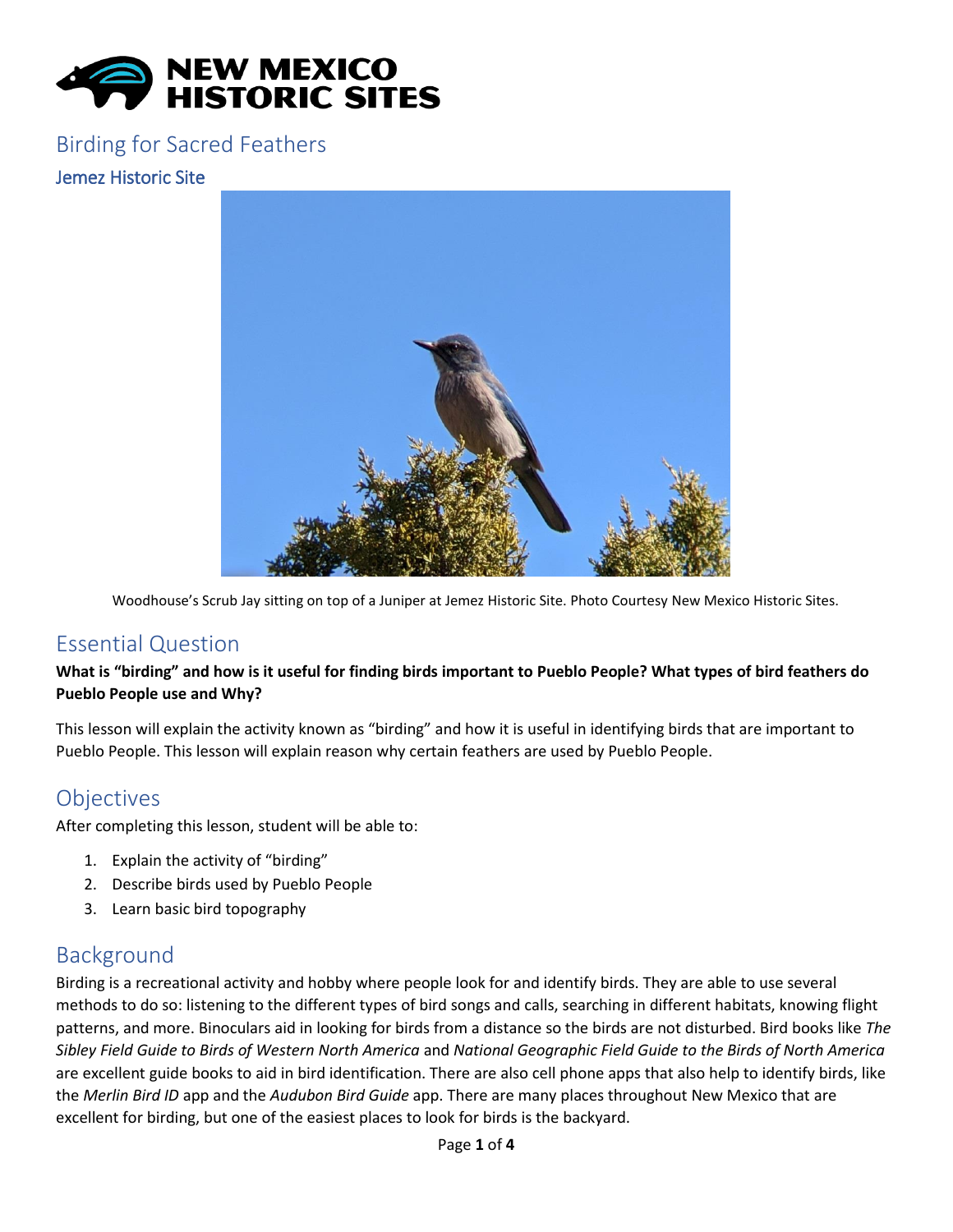# **NEW MEXICO HISTORIC SITES**

Many birds show up in the backyards of people's homes looking for food or passing through on their migrations to others areas. Sometimes birds will be building nests to lay their eggs in, or singing their beautiful songs to attract a mate. You do not have to travel long distances to observe birds or the way they behave. One of the best places to see birds is from a window or doorway in your home using your own eyes or with the help of binoculars.

Some of the birds you may see regularly are: Western Bluebirds, Dark-eyed juncos, various types of sparrows and doves, various types of hawks, falcons, and maybe an eagle. These birds and all other birds have significance to Pueblo People of New Mexico for their ability to fly and visit the special places that Pueblo People sing about and mention in their Prayers. They mention places like the sky, the clouds, the mountaintops, the rivers, the hills, the trees, and far distance places that birds are able to travel to. These are some of the reasons why Pueblo People use certain types of feathers in their ceremonies and dances. You can see these feathers being used at Pueblo Feast day dances, the State Fair, or other venues.

There are nineteen Pueblos here in New Mexico, about a dozen in Arizona and one in El Paso, Texas. Each Pueblo has their own way of using feathers. Some will have similar reasons for using certain birds, but some may differ. So this overview is not universal among the Pueblos. Bluebirds for example represent the color of the west, where the Sun sets. Yellow warblers are the color of the North. Not all Pueblos, however, associate each direction with the same colors. Birds like raptors are usually used because of the type of bird they are. Raptor (hawks, falcons and eagles) are hunters and their feathers are used because of their strength and expertise in the hunt.

One of the most common raptors used for ceremonies and dances are Eagles. Eagles are prized for the various types of feathers that they have, from the primary and secondary wing feathers, tail feathers, tail covert feathers, plumes, to the tiny body feathers. The reason they are prized and honored is because of their strength, keen eyesight, hunting abilities and ability to fly to far off places. When Pueblo People use their feathers, they symbolically put their prayers and blessings onto these feathers and those prayers will go to those places that that eagle has been to. For example, if it is a prayer for rain the feathers will take them to the clouds. Pueblo People use other birds for these same reasons. Other reasons include using a bird that is a certain color that corresponds to a particular direction or aspect of nature, or lives or comes from a certain region.

Turkey feathers are also widely used. They represent the mountains where they live and the ground where they spend most of their time as they do not fly for long distances or high into the sky. They live in the trees that are believed to be where the clouds come from. Wild turkeys were hunted along other wild game, and its feathers are used to pray for a successful hunt. Many Pueblo ancestors domesticated turkeys and kept them in pens in their villages, not for food but to gather their feathers to use for making blankets and clothes. So, using turkey feathers today is a way to honor their ancestors and ask for their strength by offering them "clothes" to wear.

Birds like Scarlet Macaws have a special history. They are tropical birds, but Pueblo People have used these birds for centuries. The feathers and sometimes live macaws were brought from their jungle homes in southern Mexico. Their ability to talk may have been a major draw for keeping them alive, but their feathers were their main purpose. The scarlet macaw is primarily a red bird, and for some Pueblos, red is the color of the south and the color of Mother Earth. Scarlet macaws also have blue and yellow feathers. So, with three colors of the rainbow represented on one bird made them extra special. They also symbolize the place where they came from, the rainforest. Any symbol that represents moisture in some form is very important to Pueblo way of life.

Birds feather hold a very strong cultural and spiritual connection to all Modern Pueblo for some of the reasons I have explained, plus many more that I cannot explain. Pueblo People are very secretive about certain religious aspects of their way of life and birds hold a special place in those beliefs.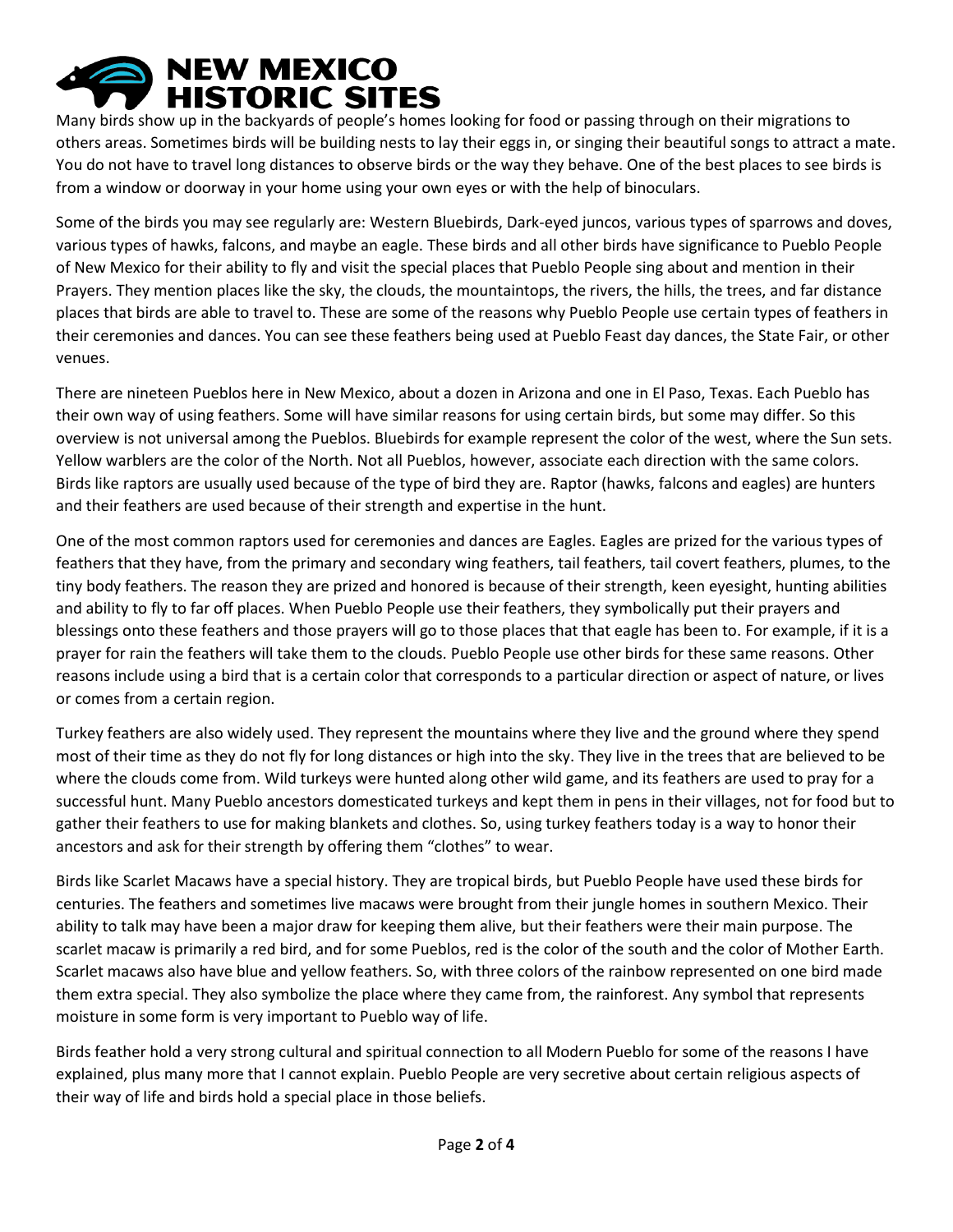

Activities

K-4 Coloring Different types of Birds

5-8 Questions About Birds

9-12 Written Assignment

# New Mexico Content Standards

<https://webnew.ped.state.nm.us/bureaus/instructional-materials/new-mexico-content-standards/>

## K-4<sup>th</sup> Grade Standards

#### **STRAND: History**

**Content Standard I:** Students are able to identify important people and events in order to analyze significant patterns, relationships, themes, ideas, beliefs, and turning points in New Mexico, United States, and world history in order to understand the complexity of the human experience.

**K-4 Benchmark I-A**: New Mexico: Describe how contemporary and historical people and events have influenced New Mexico communities and regions.

**(K)** 1. Identify the customs, celebrations, and holidays of various cultures in New Mexico.

**(1st Grade)** 1. Identify common attributes of people living in New Mexico today.

**(2nd Grade)** 1. Describe how historical people, groups, and events have influenced the local community.

**(3rd Grade)** 1. Describe how the lives and contributions of people of New Mexico influenced local communities and regions.

**(4th Grade)** 1. Identify important issues, events, and individuals from New Mexico pre-history to the present.

**K-4 Benchmark II-B**: Distinguish between natural and human characteristics of places and use this knowledge to define regions, their relationships with other regions, and patterns of change.

**(K)** 1. Identify natural characteristics of places (e.g., climate, topography).

**(1st Grade)** 2. Identify how traditional tribal and local folklore attempt to explain weather, characteristics of places, and human origins and relationships.

**(2nd Grade)** 1. Explain how people depend on the environment and its resources to satisfy their basic needs.

**(3rd Grade)** 1. Explore examples of environmental and social changes in various regions.

**(4th Grade)** 3. Identify ways in which different individuals and groups of people view and relate to places and regions.

**K-4 Benchmark II-C**: Be familiar with aspects of human behavior and man-made and natural environments in order to recognize their impact on the past and present.

**(K)** 1. Identify family customs and traditions and explain their importance.

**(1st Grade)** 1. Identify examples of and uses for natural resources in the community, state, and nation.

**(2nd Grade)** 1. Identify ways in which people depend on natural and man-made environments including natural resources to meet basic needs.